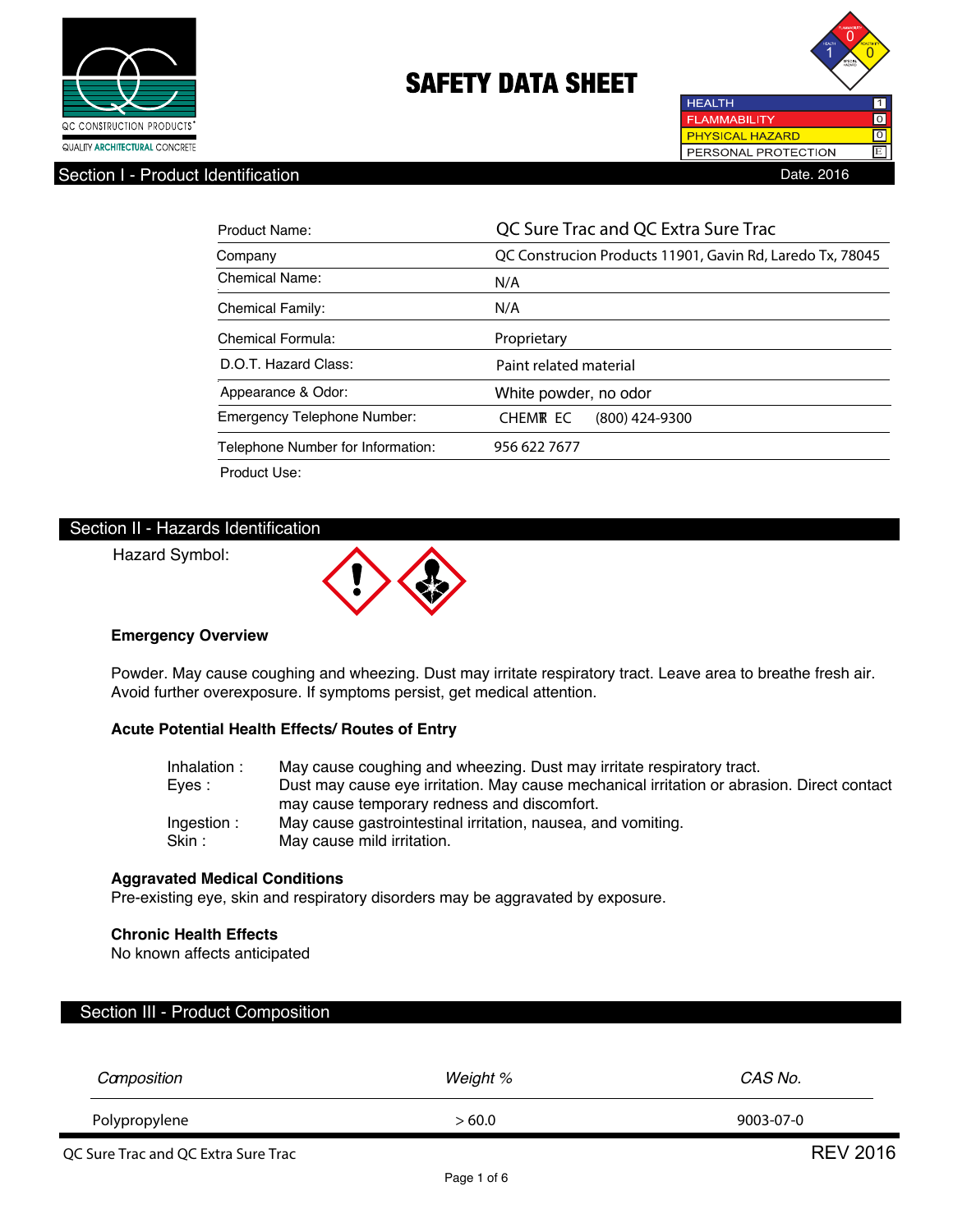## Section IV - First Aid Measures

Get immediate medical attention for any significant overexposure.

| Inhalation:          | Leave area to breathe fresh air. Avoid further overexposure. If symptoms persist, get<br>medical attention.                                  |
|----------------------|----------------------------------------------------------------------------------------------------------------------------------------------|
| <b>Skin Contact:</b> | Clean area of contact thoroughly using soap and water. If irritation, rash or other<br>disorders develop, get medical attention immediately. |
| Eye Contact:         | Flush with water for 15 minutes. If irritation persists, get medical attention.                                                              |
| Ingestion:           | Do not induce vomiting unless advised by a physician. Call nearest Poison Control<br>Center or Physician immediately.                        |

## Section V - Fire Fighting Measure

| Flash Point:                           | Not Avaible                                                                                                                |
|----------------------------------------|----------------------------------------------------------------------------------------------------------------------------|
| Lowder explosion limit:                | Not Avaible                                                                                                                |
| upper explosion limit:                 | Not Avaible                                                                                                                |
| autoignition temperature:              | Not Avaible                                                                                                                |
| <b>Exringuishing Media:</b>            | This product is not expected to burn under normal conditions of use.<br>Use that which is appropiated to the surroundings. |
| Hazardous combustion products:         | <b>Not Avaible</b>                                                                                                         |
| Protective equipment for firefighters: | Not Applicable. Product is not expected to burn.                                                                           |
| Fire and explosion condition:          | This product not expected to ignite under normal conditions of use.                                                        |

## Section VI - Accidental Release Measures

Use appropiate protective equipment. Avoid contact with material. Dampen materialwith to control dusting. Scoop up and transfer to appropiate container for disposal. flush spill area with water.

# Section VII - Handling and Storage

Store under normal warehouse conditions in sealed containers. Handle in compliance with common hygienic practices. Clean hands thoroughly after handling.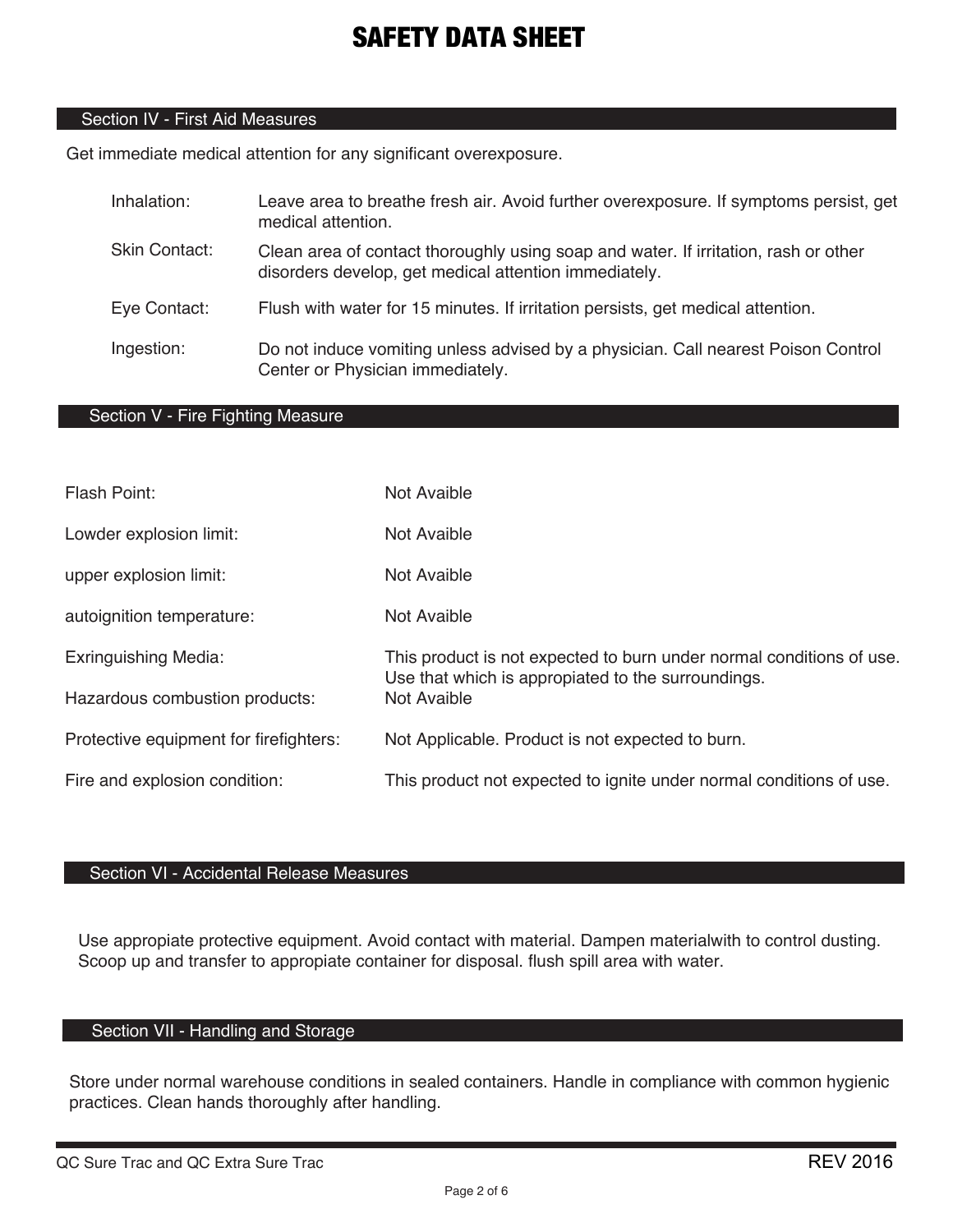## Section VIII - Exposure Controls / Personal Protection

Respiratory protection: Wear appropriate, properly fitted NIOSH/MSHA approved dust respirator where airborne **concentrations are expected to exceed exposure limits indicated on the MSDS. Follow manufacturer's directions for respirator use.**

**Hand protection : Use suitable impervious rubber or vinyl gloves and protective apparel to reduce exposure.**

| Eye protection :           | Wear appropriate eye protection.                                         |
|----------------------------|--------------------------------------------------------------------------|
| Skin and body protection : | Prevent contact with shoes and clothing. Use rubber apron and overshoes. |
| Protective measures :      | Use professional judgment in the selection, care, and use.               |

**Engineering measures : Use only in well ventilated areas. Provide maximum ventilation in enclosed areas.Use local exhaust when the general ventilation is inadequate.**

#### **Work/Hygiene Practices**

**Wash hands after use and before eating, drinking or smoking.**

| <b>Chemical Name:</b> | <b>CAS Number:</b> | Regulatión:                                                                                                     | Limit:                                                                                                                           | Form:                                                                                                                     |
|-----------------------|--------------------|-----------------------------------------------------------------------------------------------------------------|----------------------------------------------------------------------------------------------------------------------------------|---------------------------------------------------------------------------------------------------------------------------|
| Polypropylene         | 9003-07-0          | <b>ACGIH TWA:</b><br><b>ACGIH TWA:</b><br><b>OSHA PEL:</b><br>OSHA PEL:<br><b>OSHA TWA:</b><br><b>OSHA TWA:</b> | $3 \,\mathrm{mg/m}$<br>$10 \text{ mg/m}$<br>$15 \text{ mg/m}$<br>$5 \,\mathrm{mg/m}$<br>$15 \text{ mg/m}$<br>$5 \,\mathrm{mg/m}$ | Respirable particles<br>Inhalable particles<br>Total dust.<br>Respirable fraction.<br>Total dust.<br>Respirable fraction. |
|                       |                    |                                                                                                                 |                                                                                                                                  |                                                                                                                           |

### Section IX - Physical and Chemical Properties

| Form:                    | Powder         |
|--------------------------|----------------|
| Odor:                    | Waxy           |
| pH:                      | Not available. |
| Vapour pressure :        | Not available. |
| Vapor density:           | Not available. |
| Melting point/range:     | Not available. |
| Freezing point:          | Not available. |
| Boiling point/range:     | Not available. |
| Water solubility:        | Not available. |
| <b>Specific Gravity:</b> | 0.9            |
| % Volatile Weight:       | $0.0\%$        |

### Section X - Reactivity / Estability

| Substances to avoid :     | Not Applicable.                                             |
|---------------------------|-------------------------------------------------------------|
| Stability:                | Material is stable under normal storage, handling, and use. |
| Hazardous polymerization: | Will not occur under normal conditions.                     |

## Section XI - Toxicological Information

**No Data available**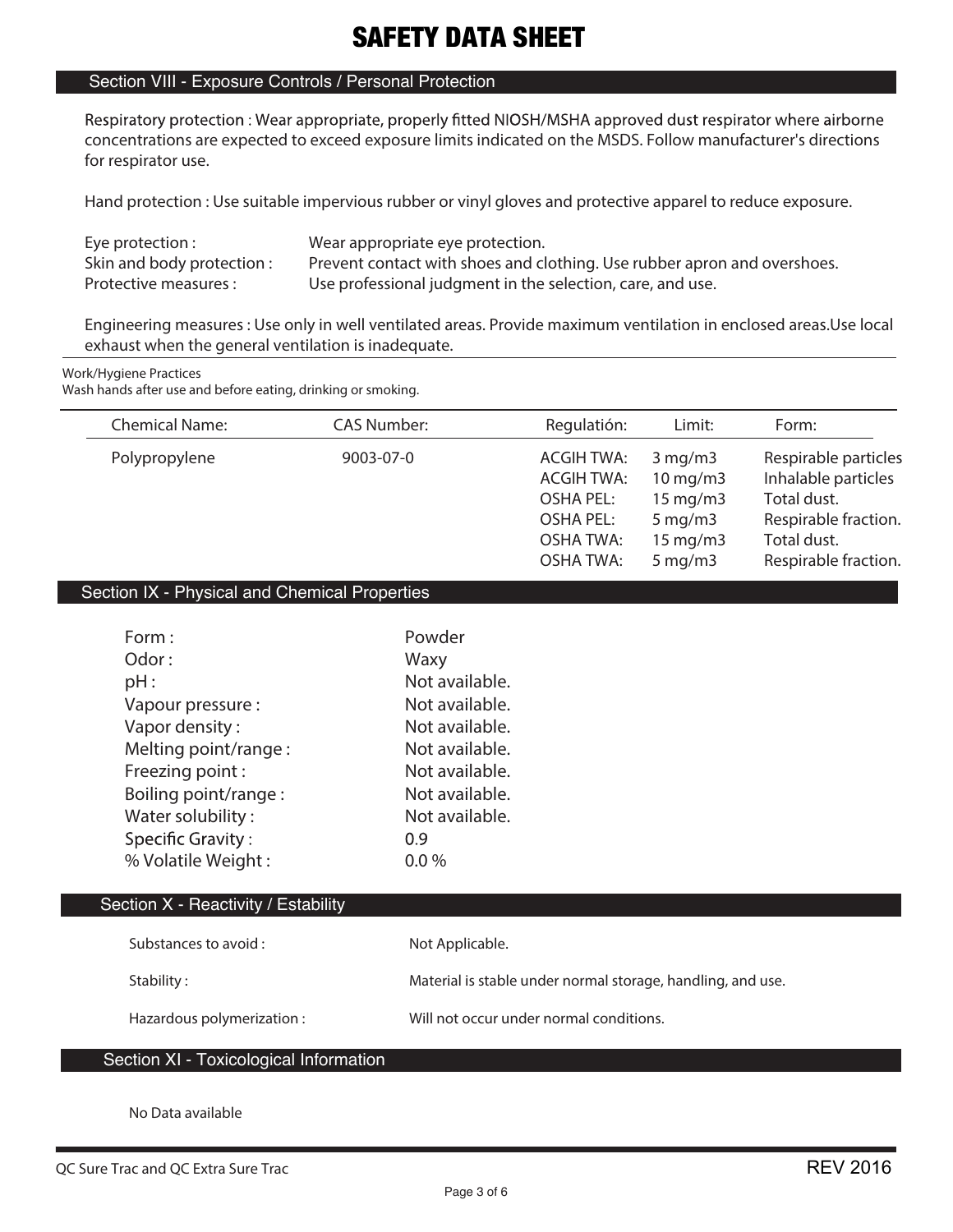## Section XII - Ecological Information

No Data Available

## Section XIII - Disposal Considerations

Disposal Method: Waste not regulated under RCRA. Dispose of in compliance with state and local regulations.

## Section XIV - Transportation / Shipping Data

CFR/DOT: Not Regulated

TDG: Not Regulated

IMDG: Not Regulated

## Section XV - Regulatory Information

### **North American Inventories:**

All components are listed or exemp from the TSCA inventory. This product or its components are lised on, or exempt from the Canadian Domestic Substances List.

### **U.S. Federal Regulations:**

| SARA 313 Components :<br>SARA 311/312 Hazards:                               | None present or none present in regulated quantities.<br>Acute Health Hazard, Chronic Health Hazard |
|------------------------------------------------------------------------------|-----------------------------------------------------------------------------------------------------|
| OSHA Hazardous Components :                                                  | Polypropylene 1592-23-0                                                                             |
| <b>OSHA Status: Considered</b><br>hazardous based on the following criteria: | Irritant                                                                                            |
| <b>OSHA Flammability:</b>                                                    | Not Regulated                                                                                       |
| Regulatory VOC (less water and exempt solvent): 0 g/l                        |                                                                                                     |
| VOC Method 310:                                                              | $0\%$                                                                                               |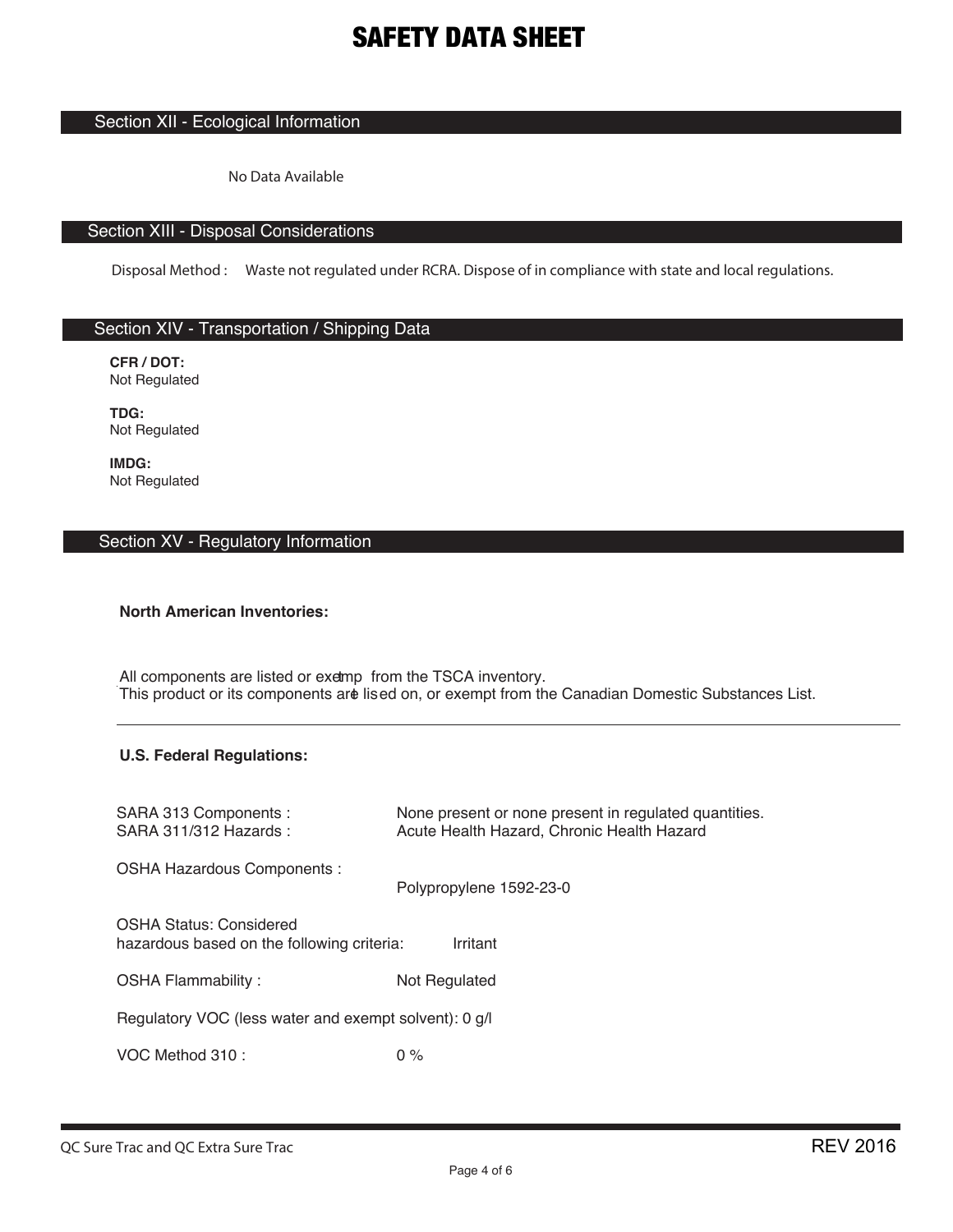### Section XV - Regulatory Information

### **U.S. State Regulations:**

| Penn RTK Components :                       |               |                |
|---------------------------------------------|---------------|----------------|
|                                             | Polypropylene | CAS: 9003-07-0 |
| NJ RTK Components :                         |               |                |
|                                             | Polypropylene | CAS: 9003-07-0 |
| Components under California Proposition 65: |               |                |

WARNING! Contains chemicals known to the State of California to cause cancer, birth defects and/or other reproductive harm

### Section XVI - Other Information

| HMIS Rating:<br>HEALT<br><b>FLAMMABILITY</b><br><b>REACTIVITY</b><br><b>PPF</b> | 0 | $0 =$ Minimum<br>$1 =$ Slight<br>$2 =$ Moderate<br>$3 =$ Serious<br>$4 =$ Severe |
|---------------------------------------------------------------------------------|---|----------------------------------------------------------------------------------|
|---------------------------------------------------------------------------------|---|----------------------------------------------------------------------------------|

#### **Further information:**

For Industrial Use Only. Keep out of Reach of Children. The hazard information herein is offered solely for the consideration of the user, subject to their own investigation of compliance with applicable regulations, including the safe use of the product under every foreseeable condition.

#### **Legend**

ACGIH - American Conference of Governmental Hygienists PEL - Permissible Exposure Limit CERCLA - Comprehensive Environmental Response, Compensation, and Liability Act RCRA - Resource Conservation and Recovery Act DOT - Department of Transportation RTK - Right To Know DSL - Domestic Substance List SARA - Superfund Amendments and Reauthorization Act EPA - Environmental Protection Agency STEL - Short Term Exposure Limit HMIS - Hazardous Materials Information System TLV - Threshold Limit Value IARC - International Agency for Research on Cancer TSCA - Toxic Substances Control Act MSHA - Mine Safety Health Administration TWA - Time Weighted Average NDSL - Non-Domestic Substance List V - Volume NIOSH - National Institute for Occupational Safety and Health VOC - Volatile Organic Compound NTP - National Toxicology Program WHMIS - Workplace Hazardous Materials Information System OSHA - Occupational Safety and Health Administration